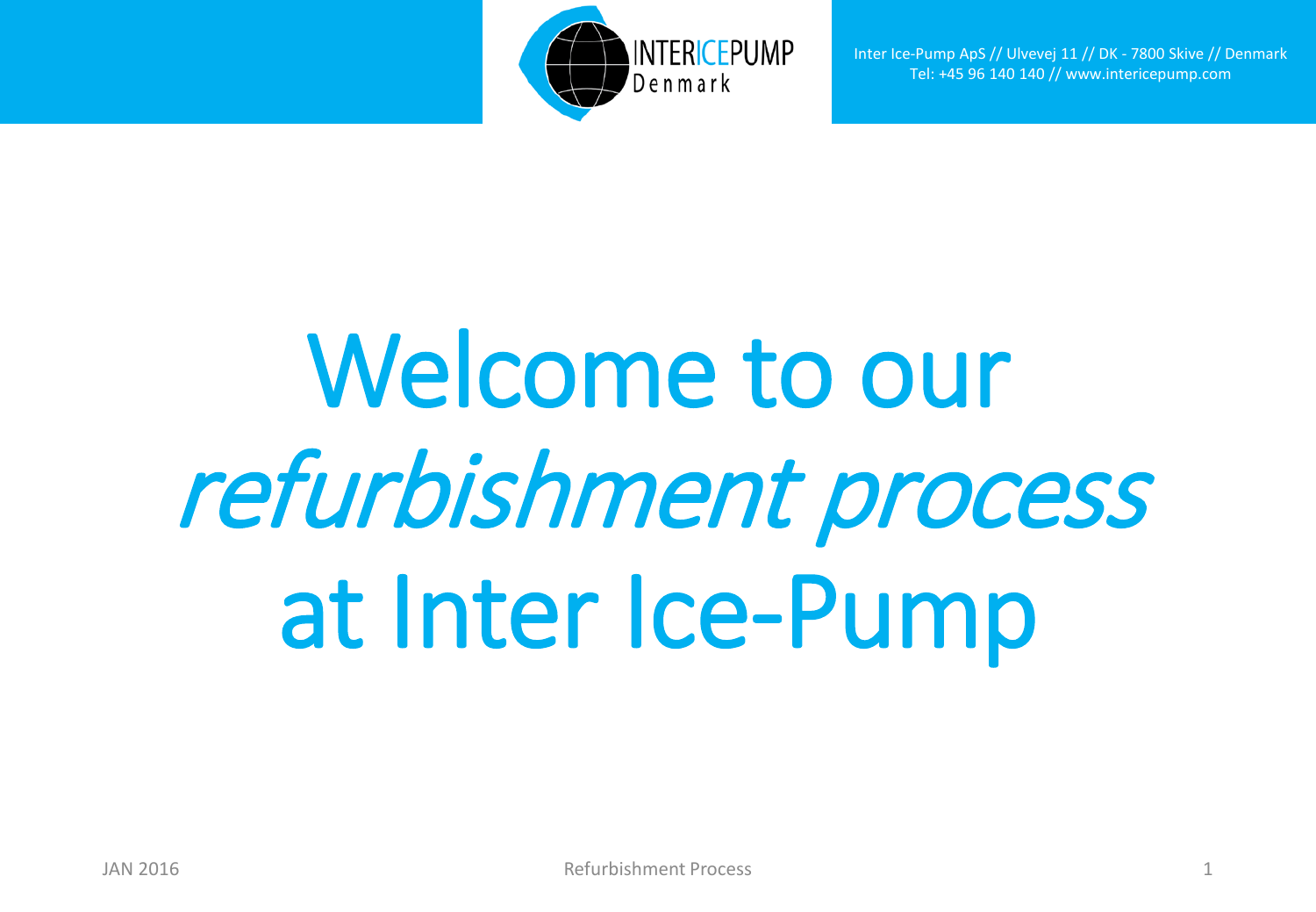

## Why refurbish pumps ?

- Cost of refurbishment is lower than new pumps
- All wear parts are replaced with new
- Delivery time is shorter than new pumps
- A refurbished pump is equally usable as a new one!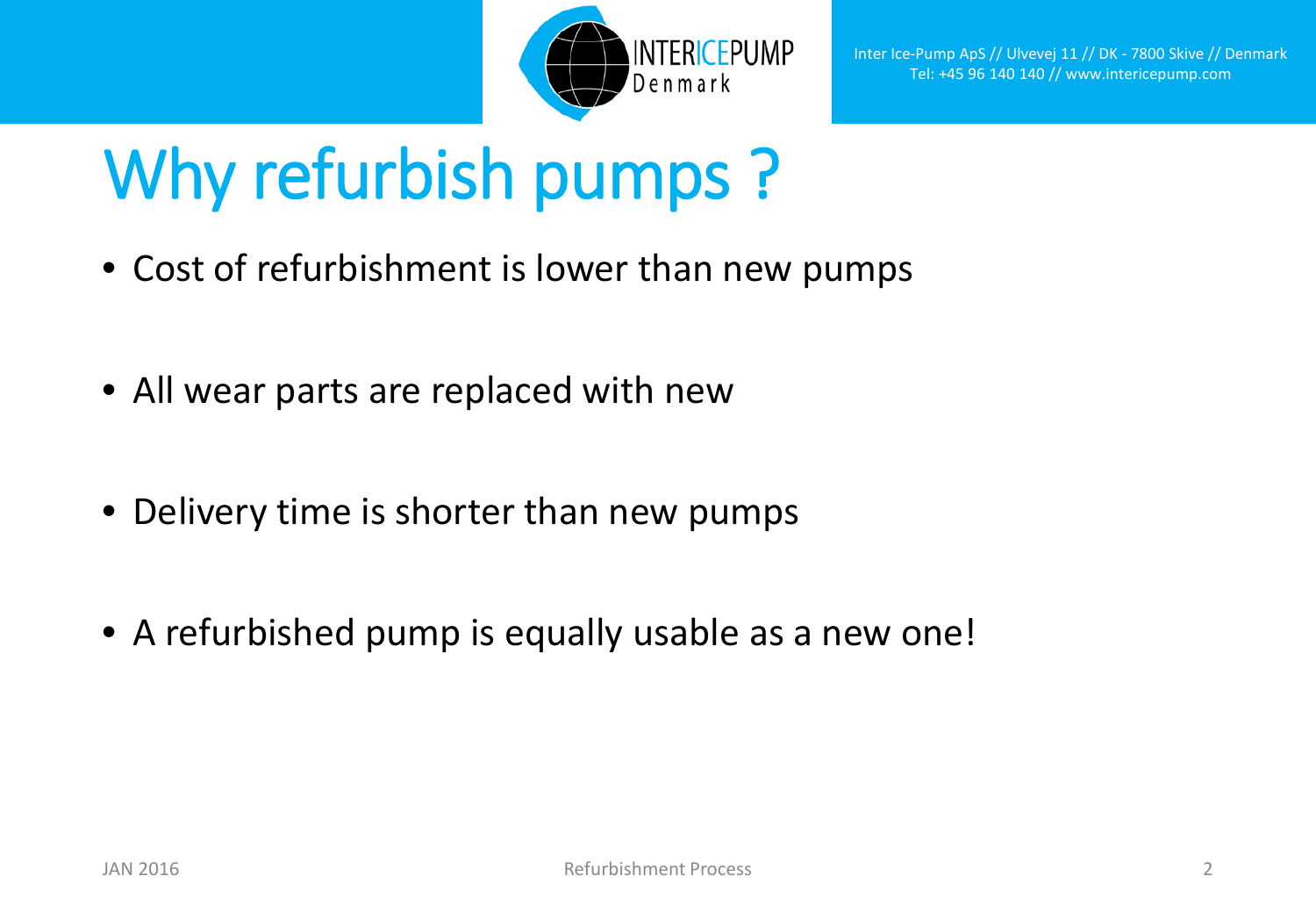

Inter Ice-Pump ApS // Ulvevej 11 // DK - 7800 Skive // Denmark Tel: +45 96 140 140 // www.intericepump.com

## Our refurbishment process